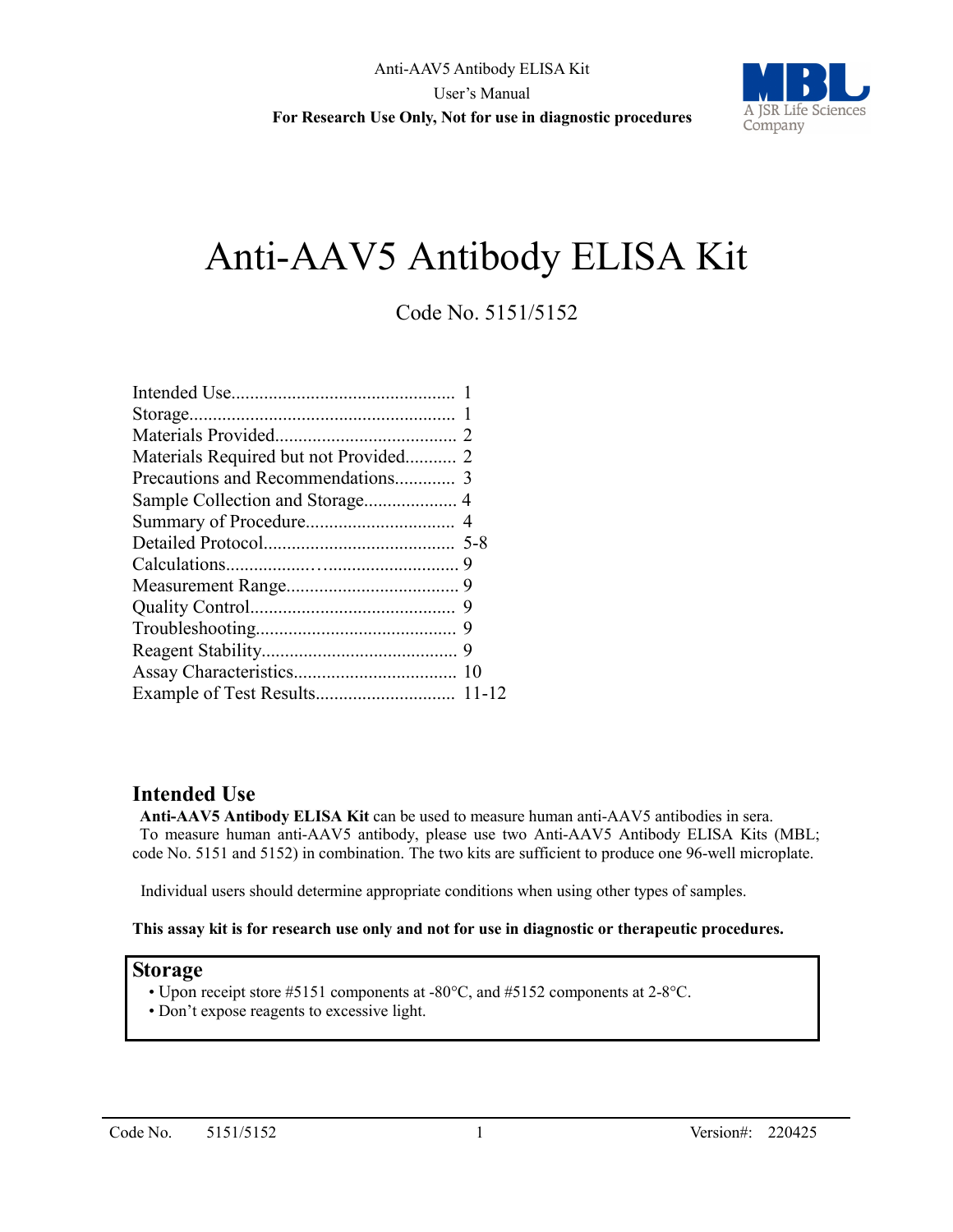### Anti-AAV5 Antibody ELISA Kit User's Manual

### **For Research Use Only, Not for use in diagnostic procedures**



### **Materials Provided**

| <b>Code No. 5151</b><br>(store at $-80^{\circ}$ C) |                                           |                           |  |
|----------------------------------------------------|-------------------------------------------|---------------------------|--|
| Name                                               | <b>Materials</b>                          | Ouantity                  |  |
| AAV5 empty capsid                                  | Antigen for solid phase to the Microplate | $20 \mu L \times 1$ vial  |  |
| Anti-AAV5 antibody standard                        | Human anti-AAV5 antibodies                | $200 \mu L \times 1$ vial |  |

\* The components should be stored at -80°C. Avoid repeated freeze-thaw cycles.

| Name                           | Materials                                                              | Quantity                                 |
|--------------------------------|------------------------------------------------------------------------|------------------------------------------|
| Microplate                     | Microwell strips                                                       | 8-well $\times$ 12 strips                |
| Coating buffer $(5\times)$     | Buffer for coating microwells with AAV5 empty capsid<br>(5x)           | $20 \text{ mL} \times 1 \text{ bottle}$  |
| <b>Blocking buffer</b>         | Buffer for blocking microwells (Ready-to-use)                          | $25 \text{ mL} \times 1 \text{ bottle}$  |
| Sample diluent                 | Buffer for diluting samples (Ready-to-use)                             | $30 \text{ mL} \times 1 \text{ bottle}$  |
| Conjugate diluent              | Buffer for diluting HRP conjugated antibody<br>(Ready-to-use)          | $14 \text{ mL} \times 1 \text{ bottle}$  |
| <b>HRP</b> conjugated antibody | HRP conjugated anti-IgG (Human) polyclonal antibody<br>(100x)          | $150 \mu L \times 1$ vial                |
| Wash concentrate $(10x)$       | Buffer for washing microwells (10x)                                    | $100 \text{ mL} \times 1 \text{ bottle}$ |
| Substrate reagent              | $TMB/H2O2$ solution (Ready-to-use)                                     | $20 \text{ mL} \times 1 \text{ bottle}$  |
| <b>Stop solution</b>           | $0.5N$ H <sub>2</sub> SO <sub>4</sub> solution (0.25 M) (Ready-to-use) | $20 \text{ mL} \times 1 \text{ bottle}$  |
| <b>Plate seals</b>             | Plate seals                                                            | 3 pieces                                 |

**Code No. 5152** (store at 2-8°C)

# **Materials Required but not Provided**

- **Pipettors (single and multichannel):** 2-20 µL, 20-200 µL and 200-1,000 µL precision pipettors with disposable tips.
- **Precision repeating pipettor**
- **Plastic tubes** (1.5 mL, 15 mL etc.)
- **(Optional) Microplate washer:** Manual washing is possible but not preferable.
- **Reagent reservoirs**
- **Deionized water of the highest quality**
- **Disposable paper towels**
- **Plate reader:** capable of measuring absorbance in 96-well plates at dual wavelengths of 450 nm/620 nm. The plate can also be read at a single wavelength of 450 nm, which will give a somewhat higher reading.
- **(Optional) Software package facilitating data generation and analysis**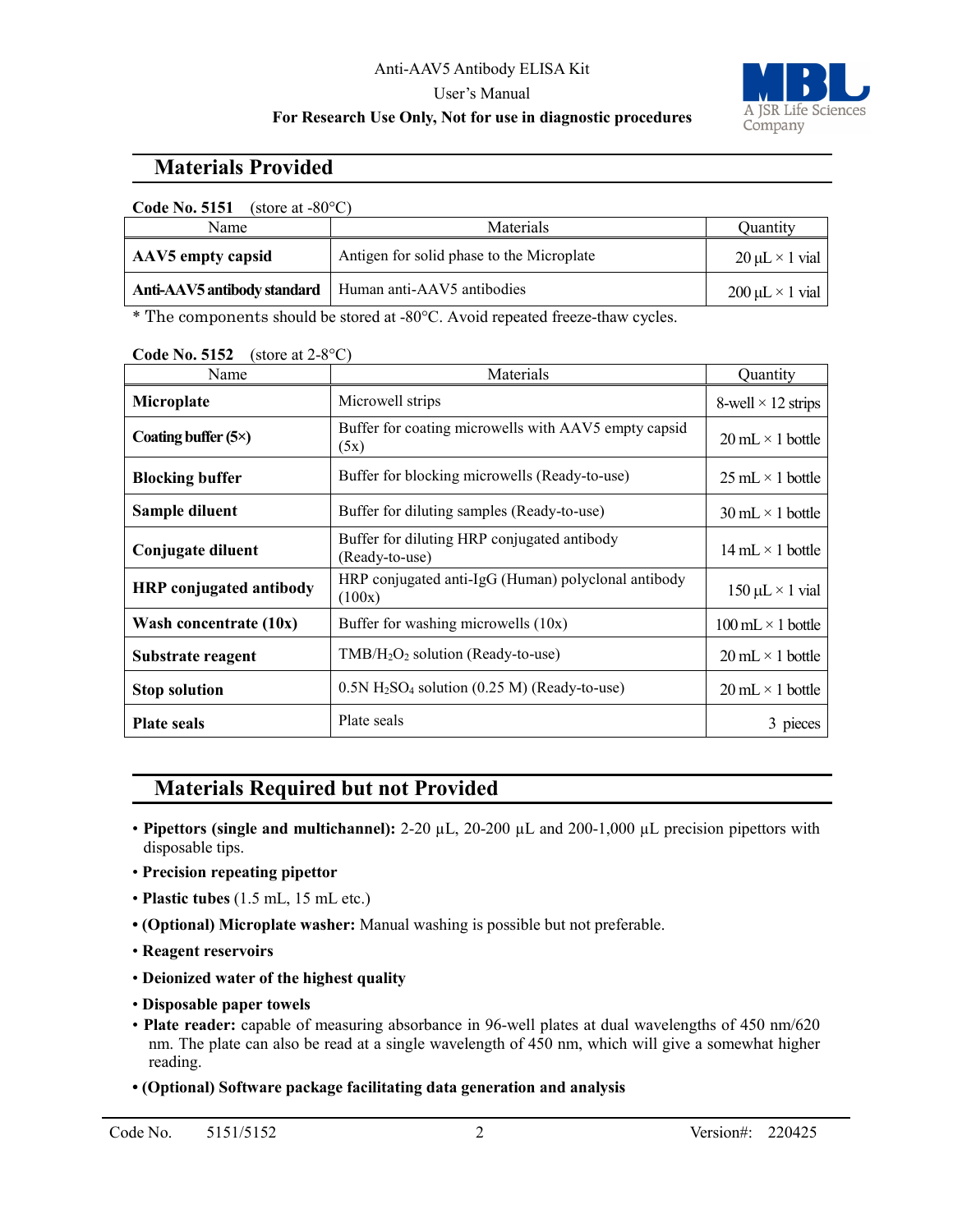#### Anti-AAV5 Antibody ELISA Kit

#### User's Manual

### **For Research Use Only, Not for use in diagnostic procedures**



### **Precautions and Recommendations**

- All reagents need to be brought to room temperature (18-27 °C) before assay.
- Do not use kit components beyond the indicated kit expiration date.
- Do not mix reagents with different batches and kits.
- Do not mouth pipette or ingest any of the reagents.
- Fresh samples should be used. Aliquot each sample and store below -20°C if necessary. Avoid repeated freezing and thawing. Never store the samples at 4°C, as samples might be affected by storage at this temperature.
- AAV5 empty capsid is easy to adsorb on polystyrene. When handle AAV5 empty capsid, please use polypropylene tubes and tips.
- The buffers and reagents in this kit may contain preservatives. Care should be taken to avoid direct contact with these reagents. When disposing of it, flush with plenty of water and/or handle it according to the regulations of the facility.
- Dispose tetra-methylbenzidine (TMB) containing solutions in compliance with local regulations.
- Avoid contact with the acidic **Stop solution** and **Substrate reagent**, which contains hydrogen peroxide. Protect eyes and skin and handle with care. In case of contact with the **Stop solution** and the **Substrate reagent**, wash skin thoroughly with water and seek medical attention, when necessary.
- Wear gloves and eye protection when handling immunodiagnostic materials and samples of human origin, and these reagents. In case of contact with the **Stop solution** and the **Substrate reagent**, wash skin thoroughly with water and seek medical attention, when necessary.
- **Biological samples may be contaminated with infectious agents. Do not ingest, expose to open wounds or breathe aerosols. Wear protective gloves and dispose of biological samples properly.**
- **AAV5 empty capsid is a kit component subject to the regulations of the Cartagena, Law Concerning the Conservation and Sustainable Use of Biological Diversity through Regulations on the Use of Living Modified Organisms. Please handle it carefully according to the regulations of each user's facility.**
- **AAV5 empty capsid is known as non-infectious against human, but instruments used in this assay should be treated according to the regulations of each facility after the assay.**

 $(e.g.)$ 

Soak in 2% glutaraldehyde solution (final concentration) for more than one hour.

 Soak in 0.1% sodium hypochlorite solution (available chloric: approximately 1,000 ppm.) for more than one hour.

Autoclave at 121°C for more than 20 minutes.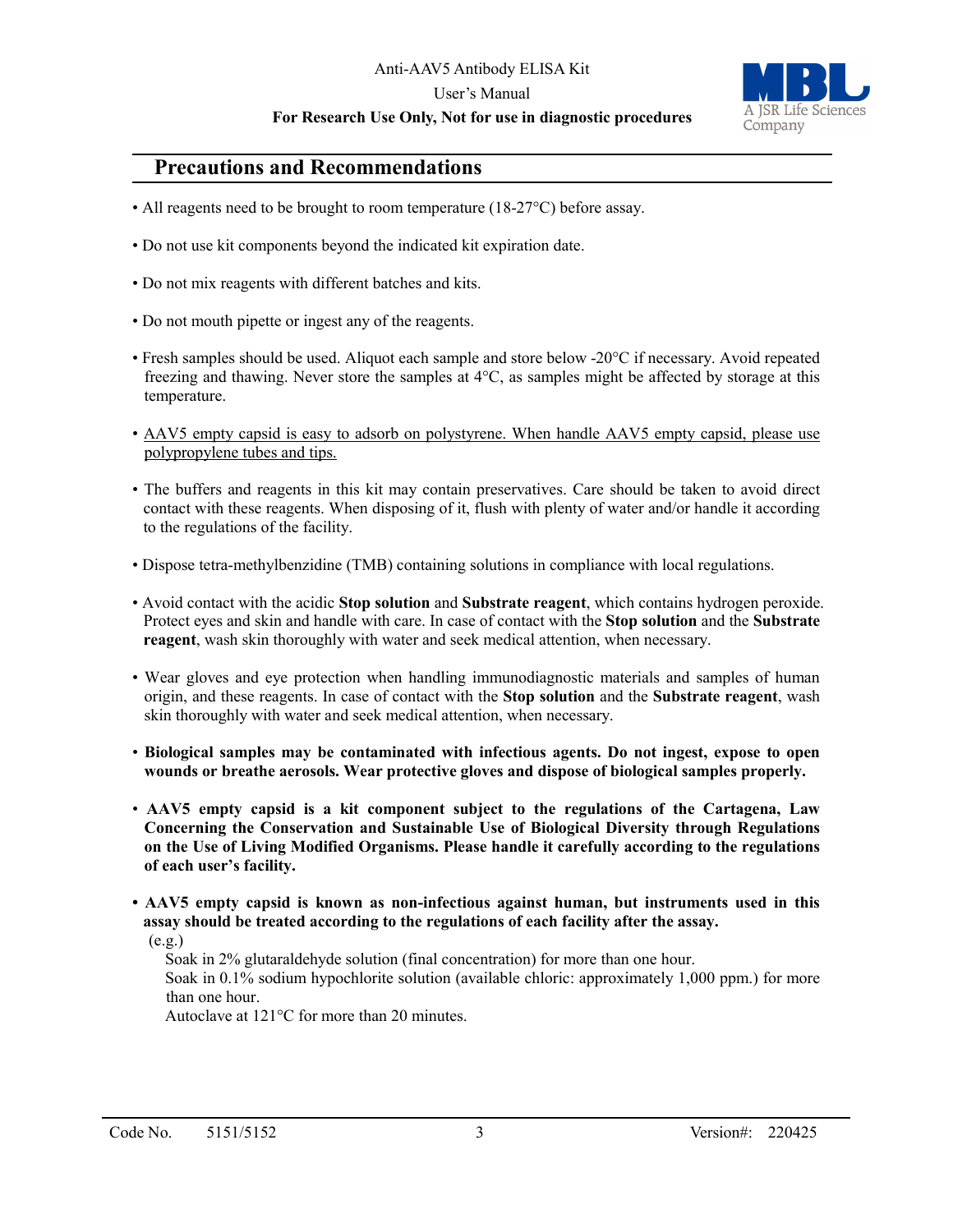User's Manual

**For Research Use Only, Not for use in diagnostic procedures**



### **Sample Collection and Storage**

**Serum:** Use a serum separation tube and separate the serum according to the manufacturer's manual. Fresh samples should be used. Aliquots of serum may also be stored at below -20°C for extended periods of time. Avoid repeated freeze-thaw cycles.

**Other biological samples:** MBL has not validated.

### **Summary of Procedure**

To prepare the antigen-**coated** wells: Add 100 µL of AAV5 Antigen Solution to the wells To prepare the antigen-**UNCOATED** wells: Add 100  $\mu$ L of Coating Buffer (1x) to the wells Incubate over night at 2-8°C.  $\perp$ Wash the wells with Coating Buffer (1x) Add 200 µL of Blocking buffer to the wells Incubate for 2 hours at room temperature (18-27°C). Add 100 µL of standards and samples to the wells T. Incubate for 2 hours at room temperature (18-27°C). Wash the wells Add 100 µL of Conjugate Solution Incubate for 1 hour at room temperature (18-27°C). Wash the wells Add 100 µL of Substrate reagent Incubate for 20 minutes at room temperature (18-27°C). Add 100 µL of Stop Solution Measure absorbance at 450 nm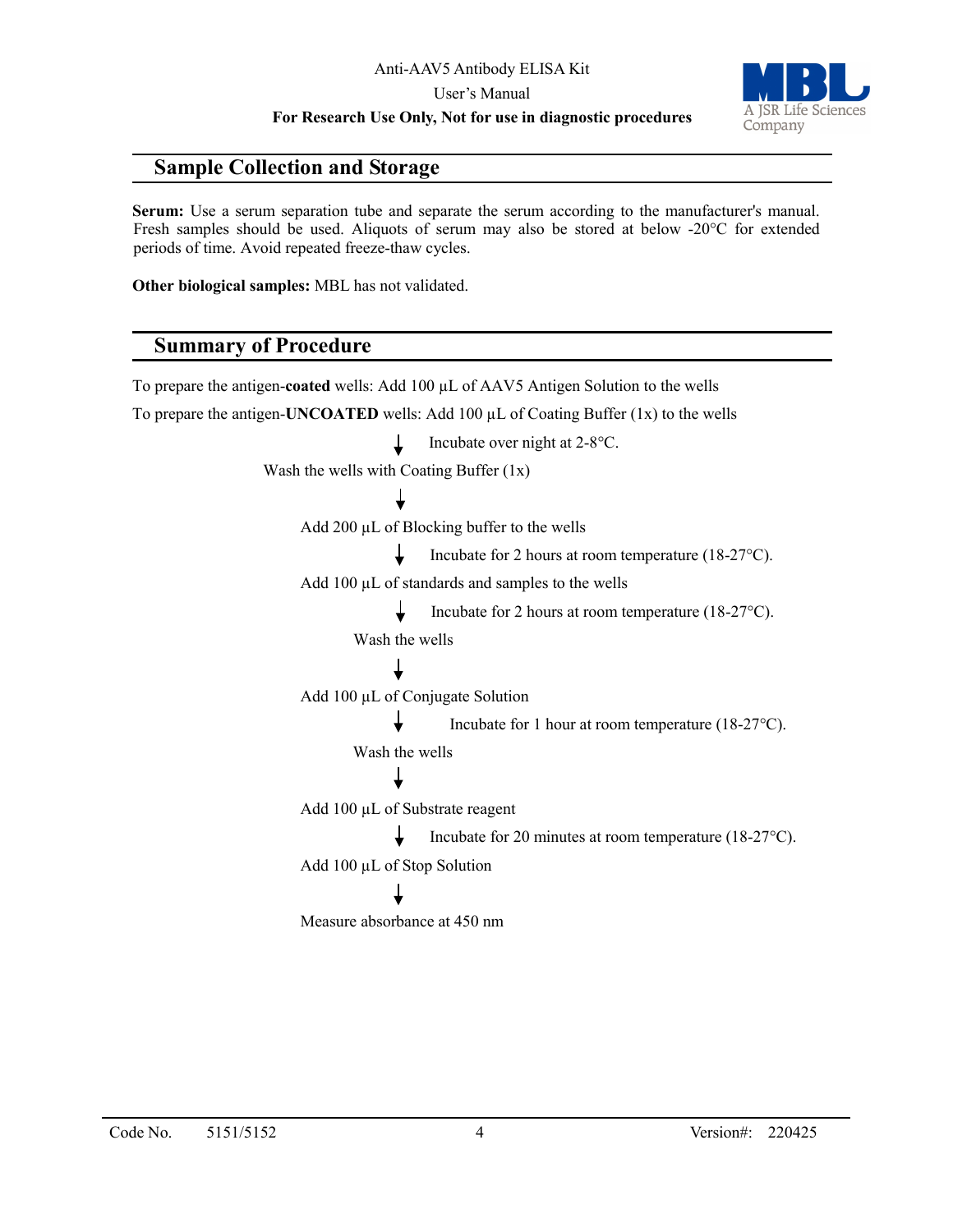#### User's Manual **For Research Use Only, Not for use in diagnostic procedures**



### **Detailed Protocol**

The **Anti-AAV5 Antibody ELISA Kit** is provided with removable strips of wells so the assay can be carried out on separate occasions using only the number of strips required for the particular determination. Since experimental conditions may vary. To measure human anti-AAV5 antibody, please use two Anti-AAV5 Antibody ELISA Kits (MBL; code No. 5151 and 5152) in combination. The two kits are sufficient to produce one 96-well microplate. All samples and the positive control should be assayed in duplicate. Disposable pipette tips and reagent troughs should be used for all liquid transfers to avoid cross-contamination of reagents or samples.

### **<Preparation of Working Solutions>**

All reagents need to be brought to room temperature prior to the assay. **Sample diluent** should be should be overturn and mix before use.

1. Coating Buffer (1x)

Prepare "Coating Buffer (1x)" by adding 20 mL of the **Coating buffer (5x)** to 80 mL of deionized (distilled) water (dd $H_2O$ ). Mix well.

\* If storage is needed after preparation, store it at 2-8°C.

2. Wash Buffer

Prepare "Wash Buffer" by adding 100 mL of the **Wash concentrate (10x)** to 900 mL of deionized (distilled) water (dd $H_2O$ ). Mix well.

3. AAV5 Antigen Solution

The "AAV5 Antigen Solution" should be used immediately after preparation. Prepare "AAV5 Antigen Solution" by diluting **AAV5 empty capsid** with Coating Buffer (1x) according to the attached lot specific document "*Preparation of Antigen*". **AAV5 empty capsid** should be thawed at room temperature (18-27°C), and mixed gently. Do not vortex strongly.

\***AAV5 empty capsid** is easy to adsorb on polystyrene. When handle **AAV5 empty capsid**, please use polypropylene tubes and tips.

4. Anti-AAV5 Antibody Standard Solution (Master Standard)

Prepare "Anti-AAV5 Antibody Standard Solution" by diluting **Anti-AAV5 antibody standard, 1:24** with **Sample diluent** by gently mixing (*e. g.,* add 40 µL of **Anti-AAV5 antibody standard** to 960 µL of **Sample diluent**). After thawed **Anti-AAV5 antibody standard**, dispense it in small aliquots (*e.g.* 50 µL) to plastic micro-centrifuge tubes and store below -80°C to avoid non-specific adsorption to glass surface and multiple freeze-thaw cycles.

The prepared Anti-AAV5 Antibody Standard Solution is referred to as the Master Standard.

- \* Sample diluent should be overturn and mix before use.
- Prepare Standard dilution series as follows:

Use the Master Standard to produce a dilution series (below). Mix each tube thoroughly before the next transfer. The Master Standard (Std.1) serves as the highest standard.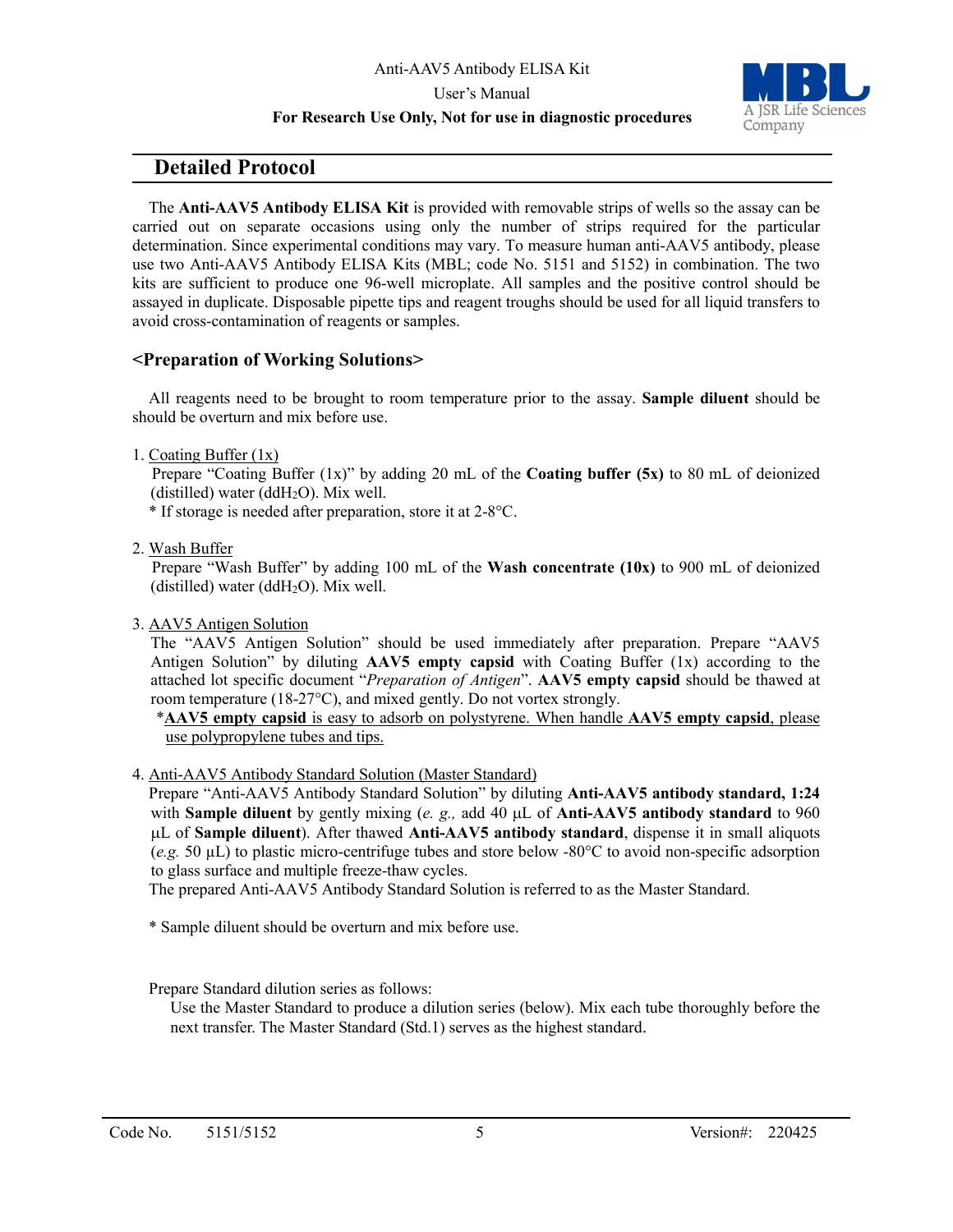

|        | Volume of Standard          | Sample diluent | Dilution ratio     |
|--------|-----------------------------|----------------|--------------------|
| Std. 1 | 1,000 µL of Master Standard | $0 \mu L$      | $x25(100$ U/mL)    |
| Std. 2 | 500 µL of Std. 1            | $500 \mu L$    | $x50(50$ U/mL)     |
| Std. 3 | 500 µL of Std. 2            | $500 \mu L$    | $x100$ (25 U/mL)   |
| Std. 4 | 500 µL of Std. 3            | $500 \mu L$    | $x200$ (12.5 U/mL) |
| Std. 5 | 500 µL of Std. 4            | $500 \mu L$    | $x400$ (6.25 U/mL) |
| Std. 6 | 500 µL of Std. 5            | $500 \mu L$    | x800 (3.125 U/mL)  |

**Note:** Do not use a Repeating pipette. Change tips for every dilution. Wet tip with Sample diluent before dispensing. The Sample diluent serves as the Blank.

#### 5. Conjugate Solution

Prepare "Conjugate Solution" by diluting **HRP conjugated antibody, 1:99** with **Conjugate diluent**. Prepare only a sufficient amount of the Conjugate Solution just before use (*e. g.,* add 100 µL of **HRP conjugated antibody** to 9.9 mL of **Conjugate diluent**).

6. Other reagents are ready-to-use.

#### **<Preparation of samples>**

Serum samples may require a 50-fold dilution with **Sample diluent**. Samples require the proper dilution ratio if necessary. (*e. g.,* add 10 µL of each sample to 490 µL of **Sample diluent**)

\* Sample diluent should be overturn and mix before use.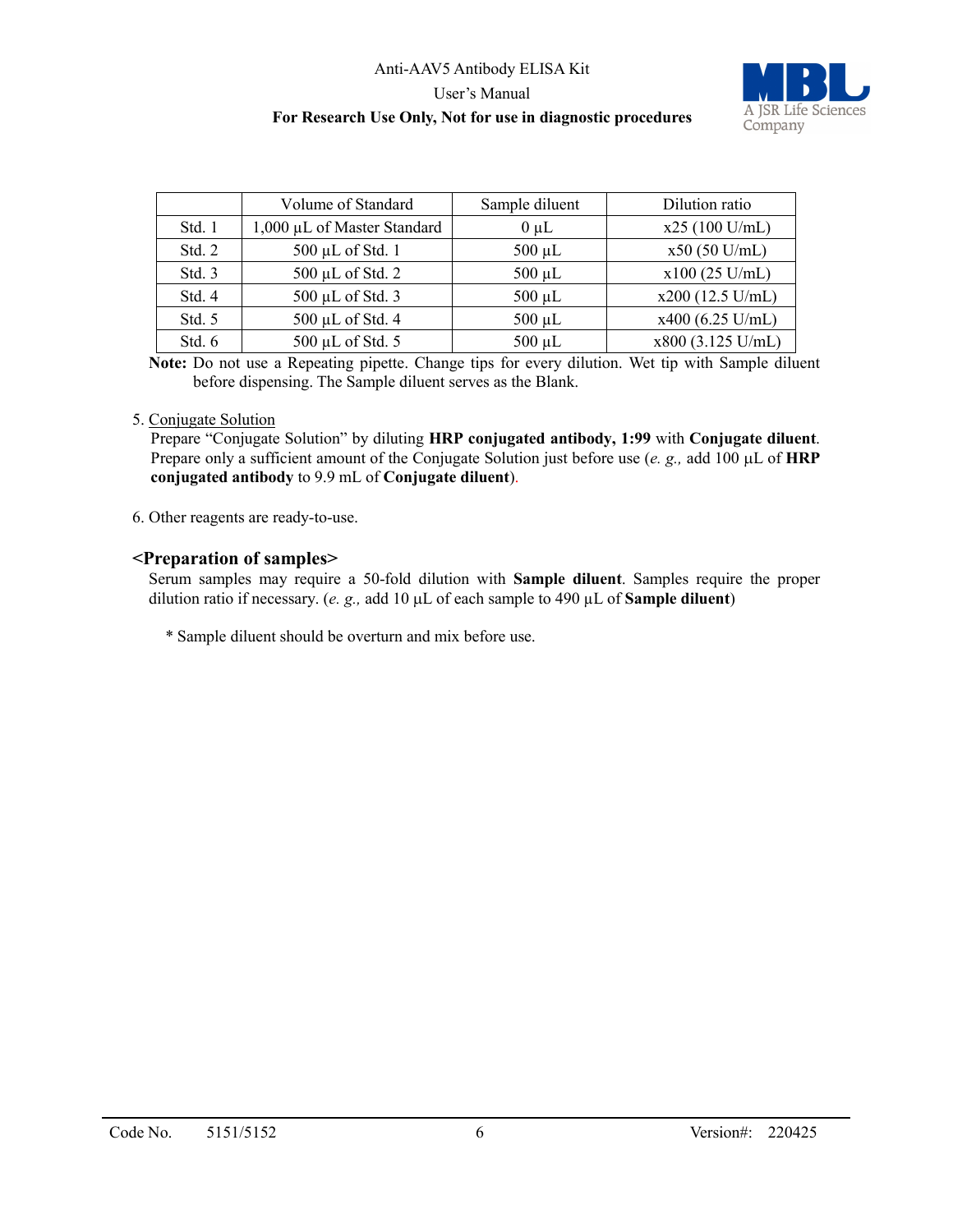

### **<Assay Procedure>**

#### Coating

**\*Please note that both antigen-coated wells and antigen-UNCOATED wells should be prepared for the assay.**

- 1. To prepare the antigen-coated wells, pipette **100 µL** of AAV5 Antigen Solution to the wells of **Microplate** with a multichannel pipet.
- 2. To prepare the antigen-UNCOATED wells, pipette **100 µL** of Coating buffer (1x) to the wells of **Microplate** with a multichannel pipet.
- 3. Incubate the plate over night at  $2 \times 8^{\circ}$ C. Please be careful not to evaporate the solution in the wells.
- 4. Discard the solution in the wells, and wash the plate 2-times by filling each well with Coating Buffer  $(1x)$  (200  $\mu$ L) using a multi-channel pipette. Tap the plate on a paper towel to remove any remaining solution.

\*Wash as quickly as possible, NOT let wells dry up.

An example of using Microwell strips;

| wells        | Antigen-coated Antigen-UNCOATED | wells          |                |                |                |                |                |                 |                 |                 |            |
|--------------|---------------------------------|----------------|----------------|----------------|----------------|----------------|----------------|-----------------|-----------------|-----------------|------------|
|              |                                 |                |                |                |                |                |                |                 |                 |                 |            |
| Std.1        | Std.1                           | Std.1          | Std.1          | S <sub>2</sub> | S <sub>2</sub> | S <sub>2</sub> | S <sub>2</sub> | S <sub>10</sub> | S10             | <b>S10</b>      | <b>S10</b> |
| Std.2        | Std.2                           | Std.2          | Std.2          | S3             | S3             | S <sub>3</sub> | S <sub>3</sub> | S11             | S11             | <b>S11</b>      | S11        |
| Std.3        | Std.3                           | Std.3          | Std.3          | S4             | S4             | S <sub>4</sub> | <b>S4</b>      | S12             | S12             | S12             | S12        |
| Std.4        | Std.4                           | Std.4          | Std.4          | S5             | S5             | S <sub>5</sub> | S <sub>5</sub> | S <sub>13</sub> | S <sub>13</sub> | <b>S13</b>      | S13        |
| Std.5        | Std.5                           | Std.5          | Std.5          | S6             | S6             | S <sub>6</sub> | S <sub>6</sub> | S <sub>14</sub> | S <sub>14</sub> | <b>S14</b>      | S14        |
| Std.6        | Std.6                           | Std.6          | Std.6          | S7             | S7             | S7             | S7             | S15             | S15             | S15             | S15        |
| <b>Blank</b> | <b>Blank</b>                    | <b>Blank</b>   | <b>Blank</b>   | S8             | S8             | S8             | S8             | S <sub>16</sub> | S <sub>16</sub> | S <sub>16</sub> | S16        |
| S1           | S1                              | S <sub>1</sub> | S <sub>1</sub> | S9             | S9             | S <sub>9</sub> | S <sub>9</sub> | S17             | S17             | S17             | S17        |

### Blocking

5. Pipette **200 µL** of **Blocking buffer** to the wells with a multichannel pipet.

6. Incubate the plate for 2 hours at room temperature (18-27°C).

7. Discard the solution in the wells, and tap the plate on a paper towel to remove any remaining solution.

#### 1<sup>st</sup> Reaction

8. Pipette **100 µL** of prepared Standards and diluted samples to the wells, both antigen-coated wells and antigen-UNCOATED wells respectively.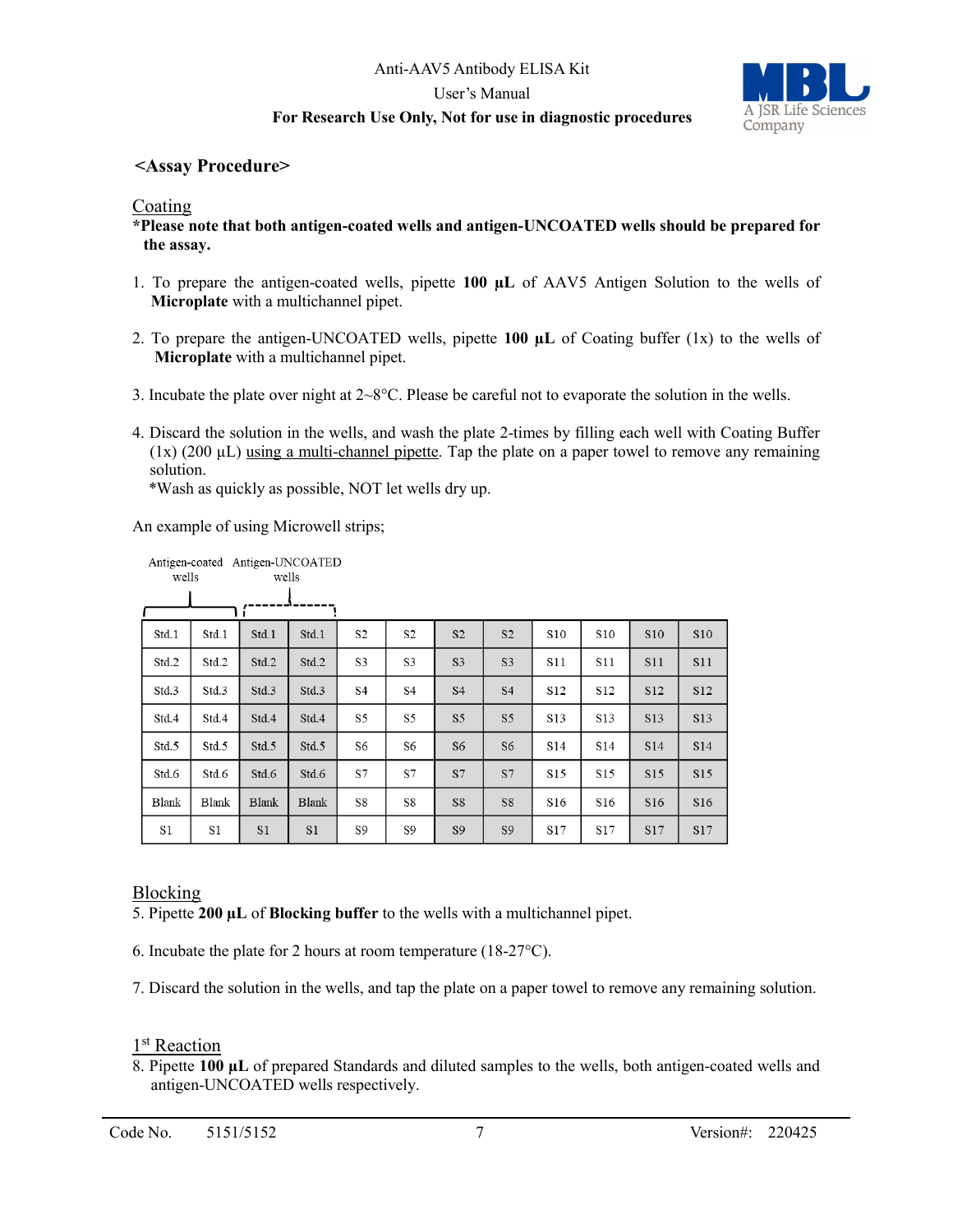

9. Incubate the plate for 2 hours at room temperature (18-27°C).

#### Washing

10. Discard the solution in the wells.

- 11. Wash the plate 4-times by filling each well with Wash Buffer using a squirt bottle, multi-channel pipette, manifold dispenser or microplate washer. Tap the plate on a paper towel to remove any remaining solution.
	- \* When using an auto-washer, appropriate washing times may vary depending on the instruments.

#### 2<sup>nd</sup> Reaction

12. Pipette **100 µL** of Conjugate Solution to the wells with a multichannel pipet.

13. Incubate the plate for 1 hour at room temperature (18-27°C).

#### Washing

- 14. Discard the solution in the wells.
- 15. Wash the plate 4-times as in step 11.

#### Enzyme Reaction

16. Pipette **100 µL** of **Substrate reagent** to the wells with a multichannel pipet.

17. Incubate the plate for 20 minutes at room temperature (18-27°C).

#### Reading

18. Pipette **100 µL** of **Stop solution** to the wells with a multichannel pipet.

- 19. Measure absorbance in each well using a spectrophotometric microplate reader at dual wavelengths of 450/620 nm. The primary wavelength is 450 nm, and the reference wavelength is 620 nm. Read the microplate at 450 nm if only a single wavelength can be used. Wells must be read within 30 minutes of adding the Stop solution.
	- **Note-1:** Each solution and reagent should be used at room temperature (18-27°C).
	- **Note-2:** Use new disposable tips, reservoirs and paper towels at each step to avoid contamination.
	- **Note-3:** Once the solution has been poured into the reservoir, never return it to the bottle.
	- **Note-4:** Complete removal of liquid at each step is essential to good performance.
	- **Note-5:** Ensure that the back of the plate is clean and dry, and that no air bubbles are present on the surface of the liquid in the wells before reading.
	- **Note-6:** The incubation time for color development may vary depending on the environment such as temperature. It can be adjusted according to the coloring intensity.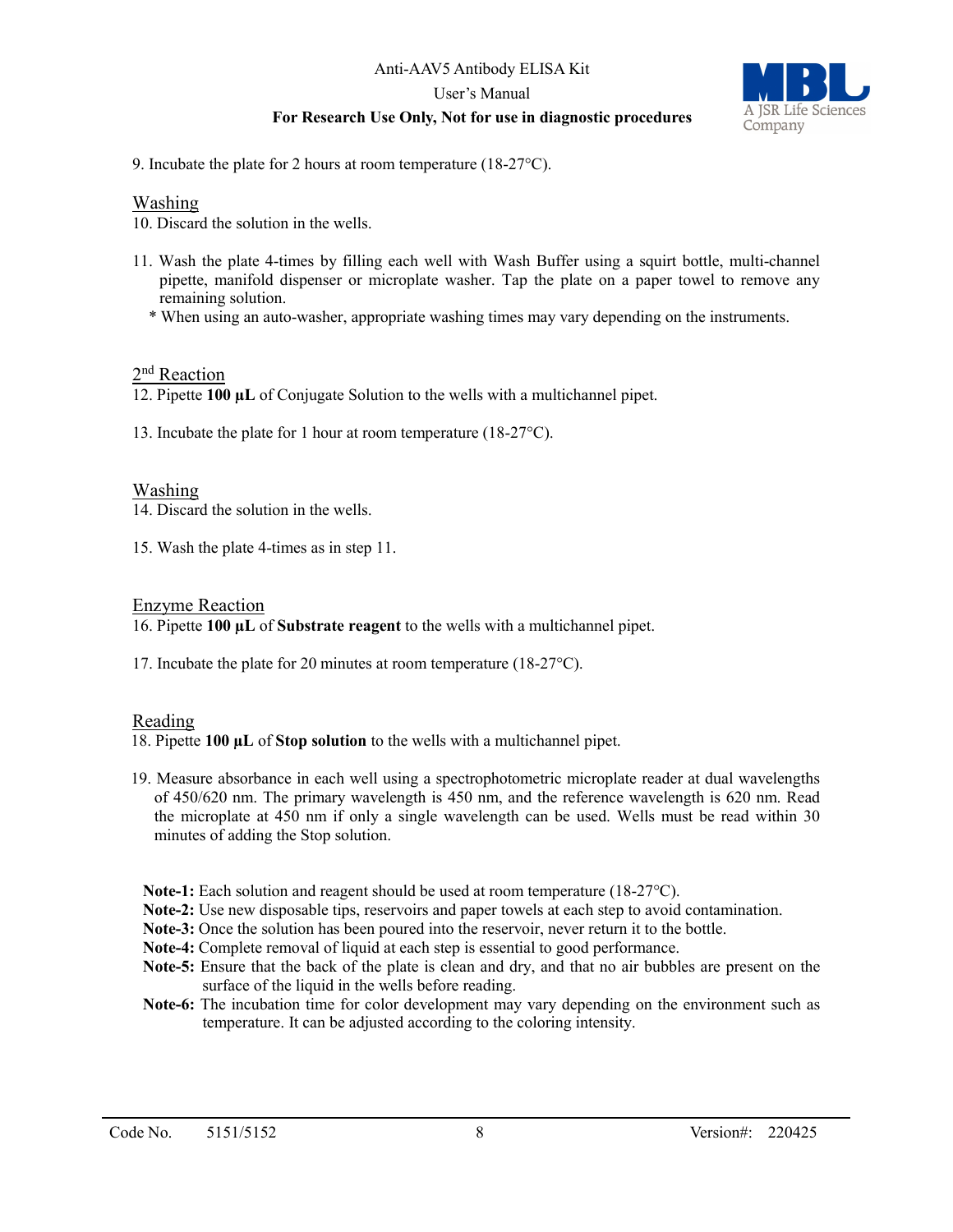#### User's Manual

#### **For Research Use Only, Not for use in diagnostic procedures**



### **Calculations**

Anti-AAV5 antibody concentration in each sample can be calculated using a 4-parameter logistic regression equation.

1) Calculate SPEC O.D. for each well

(O.D. value of antigen-coated wells) – (O.D. value of antigen-UNCOATED wells) = SPEC O.D.

2) Plot the SPEC O.D. values average of the duplicate measurements for each standard except Blank wells (Y) versus the known concentration (X) of each standard, and draw the best fitted curve. Most microtiter plate readers perform automatic calculations of analyte concentration. At the point of intersection, extend a vertical line to the x-axis and read the corresponding concentration (U/mL).

### **Measurement Range**

The measurement range is 3.1 U/mL to 100 U/mL. Any sample reading higher than the highest standard should be diluted with Sample diluent in higher dilution and re-assayed. Dilution factors need to be taken into consideration in calculating the concentration of the sample.

### **Quality Control**

To assure the validity of the results, each assay must include both Blank and the highest standard. The net O.D. values (450 nm) of these controls must fall within the ranges listed as below. If O.D. values do not meet the requirements, the assay is invalid and should re-assay.

O.D. values of Blank ≤ 0.09 SPEC O.D. values of the highest standard (Std. 1)  $\geq$  1.0

### **Troubleshooting**

- 1. All samples and Blank should be assayed in duplicate, using the protocol described in the **Detailed Protocol**. Incubation times or temperatures is significantly different from those specified may give erroneous results.
- 2. Do not dry the plate as it can adversely affect the assay results. Immediately add each solution step by step.

### **Reagent Stability**

#5151 components must be stored at -80°C, and #5152 components must be stored at 2-8°C. Reagents should not be used beyond the stated expiration date.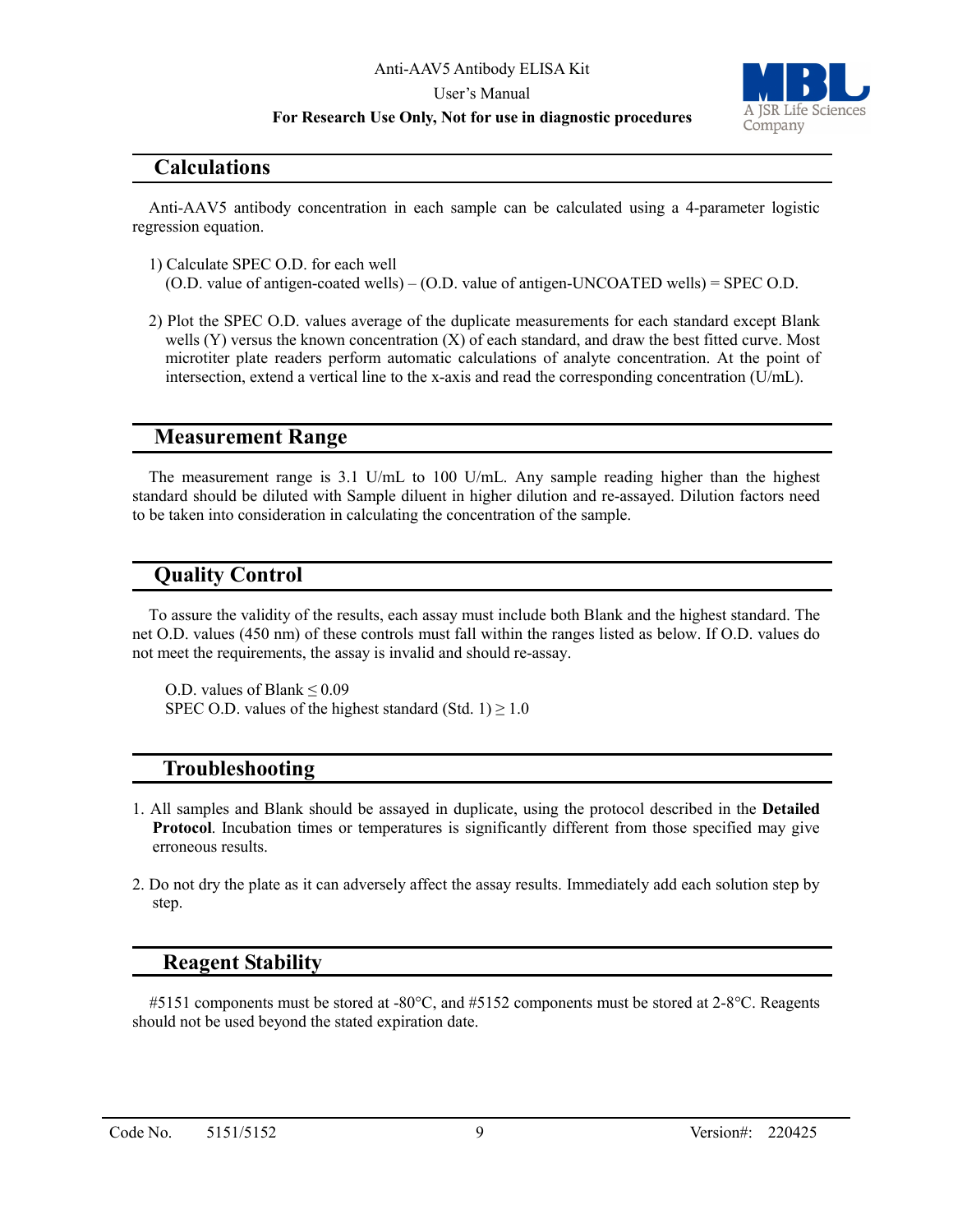#### User's Manual

### **For Research Use Only, Not for use in diagnostic procedures**



### **Assay Characteristics**

#### **1. Precision**

Intra-assay Precision (Precision within an assay)

Samples known their concentration were tested in septuplicate on one plate to assess intra-assay precision.

• Intra-assay (Within-Run, n=6)

|      | Sample 1<br>Sample 2 |      | Sample 3 |
|------|----------------------|------|----------|
|      | 69.5                 | 33.4 | 10.7     |
| 2    | 71.3                 | 31.9 | 10.1     |
| 3    | 67.8                 | 33.3 | 11.5     |
| 4    | 72.0                 | 28.0 | 11.0     |
| 5    | 72.1                 | 34.2 | 10.9     |
|      | 70.7                 | 29.1 | 11.4     |
| Max. | 72.1                 | 34.2 | 11.5     |
| Min. | 67.8                 | 28.0 | 10.1     |
| Mean | 70.6                 | 31.7 | 10.9     |
| SD   | 1.7                  | 2.5  | 0.5      |
| (%)  | 2.4                  | 8.0  | 4.7      |

#### Inter-assay Precision (Precision between assays)

Three septuplicate-measurements were performed to assess inter-assay precision. The samples known their concentration were used.

• Inter-assay (Run-to-Run, n=3)

|      | Sample 1 | Sample 2 | Sample 3 |
|------|----------|----------|----------|
|      | 67.9     | 33.8     |          |
|      | 70.6     | 31.7     | 10.9     |
|      | 72.5     | 35.1     | 11.3     |
| Mean | 70.3     | 33.5     | 10.6     |
| SD   |          |          |          |
|      |          |          |          |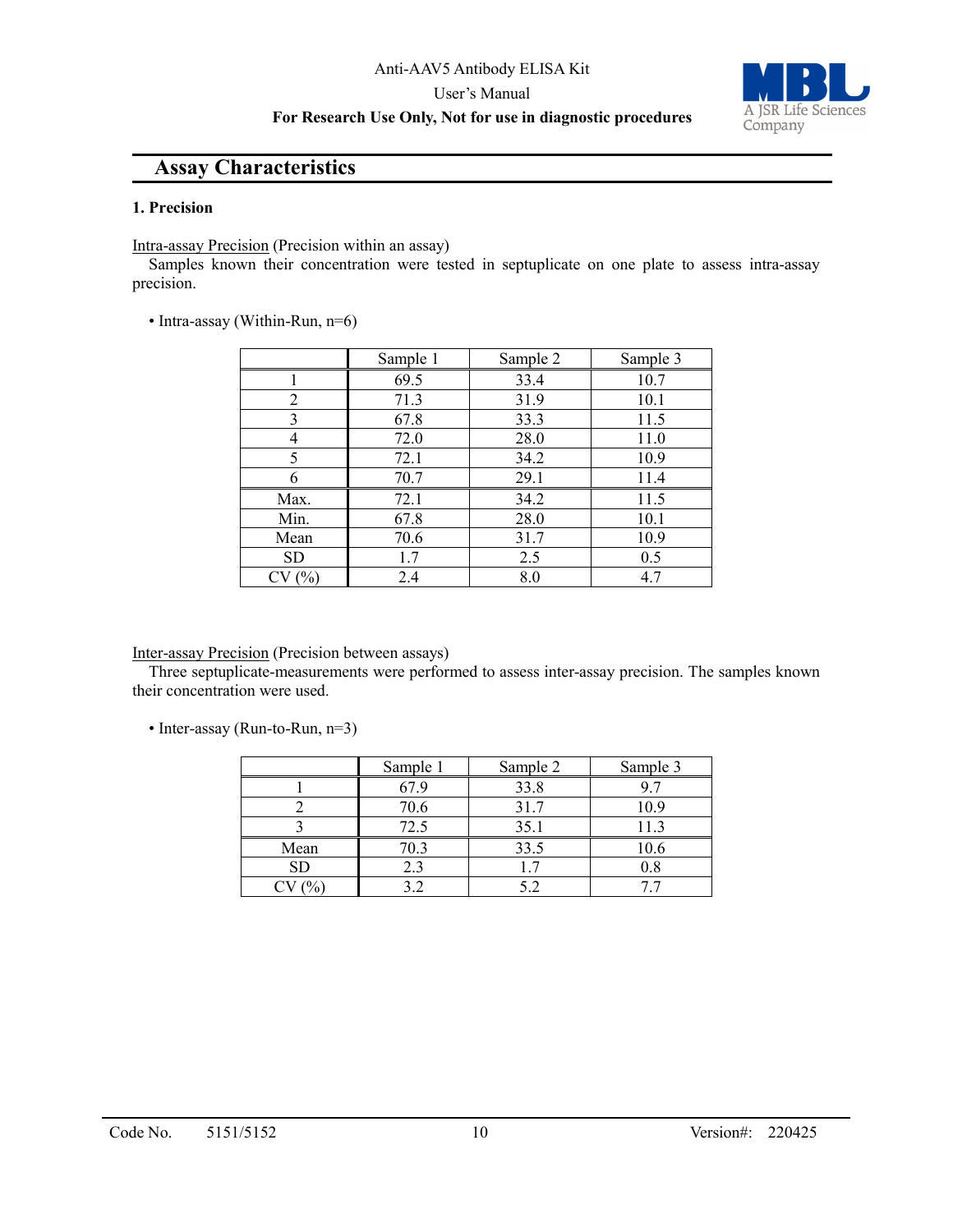

# **Examples of Test Results**



Fig.1 Anti-AAV5 antibodies calibration curve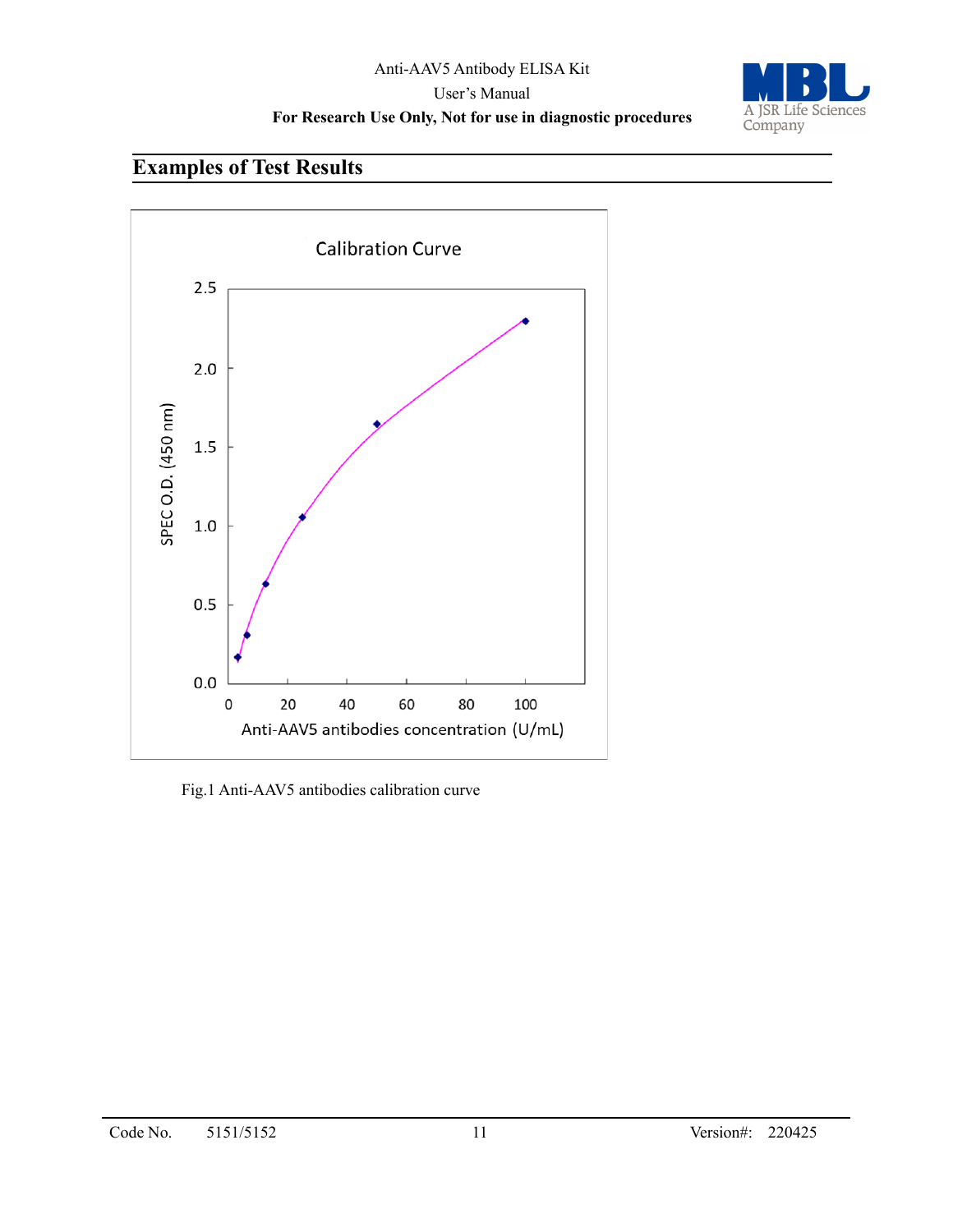

- Fig.2 The Anti-AAV5 antibody concentration in sera derived from healthy adult volunteers  $(n=17)$ . These samples were diluted (1:49) with Sample diluent.
	- a) A figure showing distribution of measured values of 18 samples.
	- b) An enlarged figure of the plot of samples less than 20 U/mL of anti-AAV5 antibodies. (11 out of 17 samples)

### **MANUFACTURED BY**

A JSR Life Sciences Company **MEDICAL & BIOLOGICAL LABORATORIES CO., LTD. URL: https://ruo.mbl.co.jp E-mail: support@mbl.co.jp**